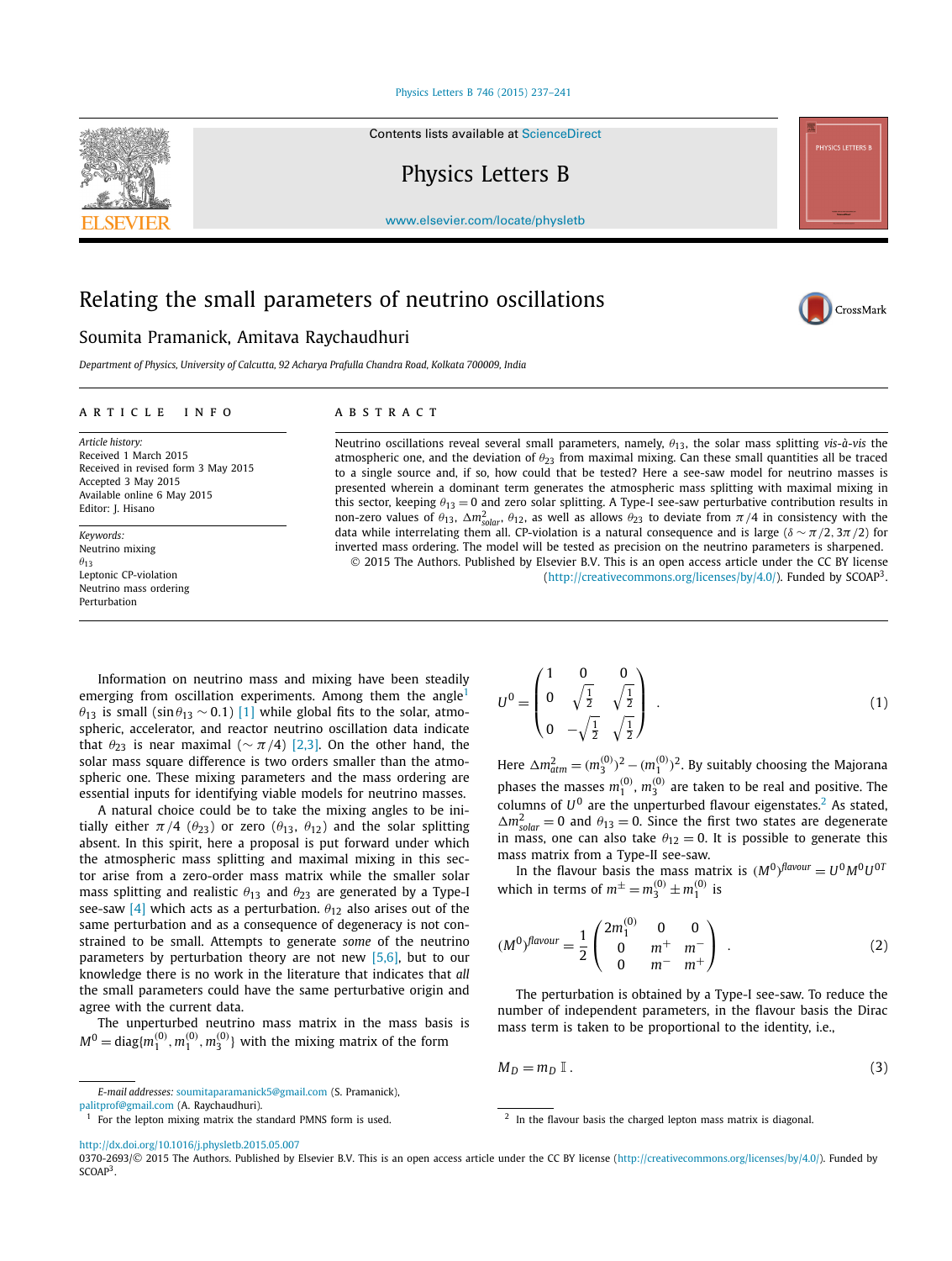<span id="page-1-0"></span>In this basis, in the interest of minimality the right-handed neutrino Majorana mass matrix is taken with only two non-zero complex entries.

$$
M_R^{\text{flavour}} = m_R \begin{pmatrix} 0 & xe^{-i\phi_1} & 0 \\ xe^{-i\phi_1} & 0 & 0 \\ 0 & 0 & ye^{-i\phi_2} \end{pmatrix} \,, \tag{4}
$$

where *x*, *y* are dimensionless constants of  $\mathcal{O}(1)$ . No generality is lost by keeping the Dirac mass real.

As a warm-up consider first the real case, i.e.,  $\phi_1 = 0$  or  $\pi$ ,  $\phi_2 = 0$  or  $\pi$ . For notational convenience in the following the phase factors are not displayed; instead *x* (*y*) is taken as positive or negative depending on whether  $\phi_1$  ( $\phi_2$ ) is 0 or  $\pi$ . Negative *x* and *y* offer interesting variants which are stressed at the appropriate points.

The Type-I see-saw contribution in the mass basis is:

$$
M^{mass} = U^{0T} \left[ M_D^T (M_R^{flavour})^{-1} M_D \right] U^0
$$
  
= 
$$
\frac{m_D^2}{\sqrt{2} \, x y m_R} \begin{pmatrix} 0 & y & y \\ y & \frac{x}{\sqrt{2}} & -\frac{x}{\sqrt{2}} \\ y & -\frac{x}{\sqrt{2}} & \frac{x}{\sqrt{2}} \end{pmatrix} . \tag{5}
$$

The effect on the solar sector is governed by the submatrix of *Mmass* in the subspace of the two degenerate states,

$$
M_{2\times 2}^{\text{mass}} = \frac{m_D^2}{\sqrt{2} \, \text{sym}_R} \begin{pmatrix} 0 & y \\ y & x/\sqrt{2} \end{pmatrix} \,. \tag{6}
$$

To first order in the perturbation:

$$
\tan 2\theta_{12} = 2\sqrt{2}\left(\frac{y}{x}\right). \tag{7}
$$

For  $y/x = 1$  one obtains the tribimaximal mixing value of  $\theta_{12}$ which, though allowed by the data<sup>3</sup> at 3 $\sigma$ , is beyond the 1 $\sigma$  region. Since for the entire range of  $\theta_{12}$  one has tan  $2\theta_{12} > 0$ , *x* and *y* must be chosen of the same sign. Therefore, either  $\phi_1 = 0 = \phi_2$ or  $\phi_1 = \pi = \phi_2$ . From the global fits to the experimental results one finds:

$$
0.682 < \frac{y}{x} < 1.075 \text{ at } 3\sigma \tag{8}
$$

Further, from Eq. (6),

$$
\Delta m_{solar}^2 = \frac{m_D^2}{xym_R} m_1^{(0)} \sqrt{x^2 + 8y^2} \,. \tag{9}
$$

To first order in the perturbation the corrected wave function  $|\psi_3\rangle$  is:

$$
|\psi_3\rangle = \begin{pmatrix} \frac{K}{\sqrt{2}}(1 - \frac{K}{\sqrt{2}}\frac{x}{y}) \\ \frac{1}{\sqrt{2}}(1 + \frac{K}{\sqrt{2}}\frac{x}{y}) \end{pmatrix} ,
$$
 (10)

where

$$
\kappa \equiv \frac{m_D^2}{\sqrt{2} \, \text{km}_R m^-} \tag{11}
$$

For positive *x* the sign of *κ* is fixed by that of *m*−. Since by convention all the mixing angles  $\theta_{ij}$  are in the first quadrant, from Eq. (10) one must identify:

$$
\sin \theta_{13} \cos \delta = \kappa = \frac{m_D^2}{\sqrt{2} \, \text{km}_R m^-} \tag{12}
$$



**Fig. 1.** The blue dot-dashed box is the global-fit  $3\sigma$  allowed range of  $\sin\theta_{13}$  and  $\tan 2\theta_{12}$ . The best-fit point is shown as a black dot. The red dotted curve is from Eq. (13) with  $m_0 = 2.5$  meV when the best-fit values of the two mass-splittings are used. The portion below the green solid (dashed) straight line is excluded by  $θ_{23}$  at  $3\sigma$  – Eq. (17) – for the first (second) octant. In case of inverted ordering no solution of Eq.  $(13)$  is allowed for real  $M_R$ . (For interpretation of the references to colour in this figure legend, the reader is referred to the web version of this article.)

where for  $x > 0$  the PMNS phase  $\delta = 0$  for normal mass ordering (NO) and  $\delta = \pi$  for inverted mass ordering (IO). Needless to say, both these cases are CP conserving. If *x* is negative then NO (IO) would correspond to  $\delta = \pi$  (0).

An immediate consequence of Eqs.  $(12)$ ,  $(7)$ , and  $(9)$  is

$$
\Delta m_{solar}^2 = \text{sgn}(x) m^- m_1^{(0)} \frac{4 \sin \theta_{13} \cos \delta}{\sin 2\theta_{12}}, \qquad (13)
$$

which exhibits how the solar sector and *θ*<sup>13</sup> are intertwined. The positive sign of  $\Delta m_{\text{solar}}^2$ , preferred by the data, is trivially verified since sgn(*x*)  $m^{-}$  sin $\theta_{13}$  cos  $\delta > 0$  from Eq. (12). However, Eq. (13) excludes inverted ordering. Once the neutrino mass square splittings,  $\theta_{12}$ , and  $\theta_{13}$  are chosen, Eq. (13) determines the lightest neutrino mass,  $m_0$ . Defining  $z = m^- m_1^{(0)}/\Delta m_{atm}^2$  and  $m_0/\sqrt{|\Delta m_{atm}^2|} =$ tan *ξ* , one has

$$
z = \sin \xi / (1 + \sin \xi) \text{ (normal ordering)},
$$
  
\n
$$
z = 1/(1 + \sin \xi) \text{ (inverted ordering)}.
$$
\n(14)

It is seen that  $0 \le z \le 1/2$  for NO and  $1/2 \le z \le 1$  for IO, with  $z \rightarrow$ 1/2 corresponding to quasidegeneracy, i.e.,  $m_0 \rightarrow$  large, in both cases. From Eq. (13)

$$
z = \left(\frac{\Delta m_{solar}^2}{|\Delta m_{atm}^2|}\right) \left(\frac{\sin 2\theta_{12}}{4 \sin \theta_{13} |\cos \delta|}\right) ,\qquad(15)
$$

with  $|\cos \delta| = 1$  for real  $M_R$ . As shown below, the allowed ranges of the oscillation parameters imply *z* ∼ 10−<sup>2</sup> and so inverted mass ordering is disallowed.

From Eq. (10) one further finds:

$$
\tan \theta_{23} \equiv \tan(\pi/4 - \omega) = \frac{1 - \frac{\kappa}{\sqrt{2}} \frac{x}{y}}{1 + \frac{\kappa}{\sqrt{2}} \frac{x}{y}} \,,\tag{16}
$$

where, using Eqs.  $(7)$  and  $(12)$ ,

$$
\tan \omega = \frac{2\sin\theta_{13}\cos\delta}{\tan 2\theta_{12}}\,. \tag{17}
$$

*θ*<sup>23</sup> will be in the first (second) octant, i.e., the sign of *ω* will be positive (negative) if  $\delta = 0$  ( $\pi$ ). Recall, this corresponds to  $x > 0$  $(x < 0)$ .

In Fig. 1 the global-fit  $3\sigma$  range of  $\sin \theta_{13}$  and  $\tan 2\theta_{12}$  is shown as the blue dot-dashed box with the best-fit value indicated by

<sup>&</sup>lt;sup>3</sup> We use the 3*σ* ranges 7.03 ≤  $Δm_{21}^2/10^{-5}$  eV<sup>2</sup> ≤ 8.03 and 31.30° ≤  $θ_{12}$  ≤ 35*.*90◦ [\[2\].](#page-4-0)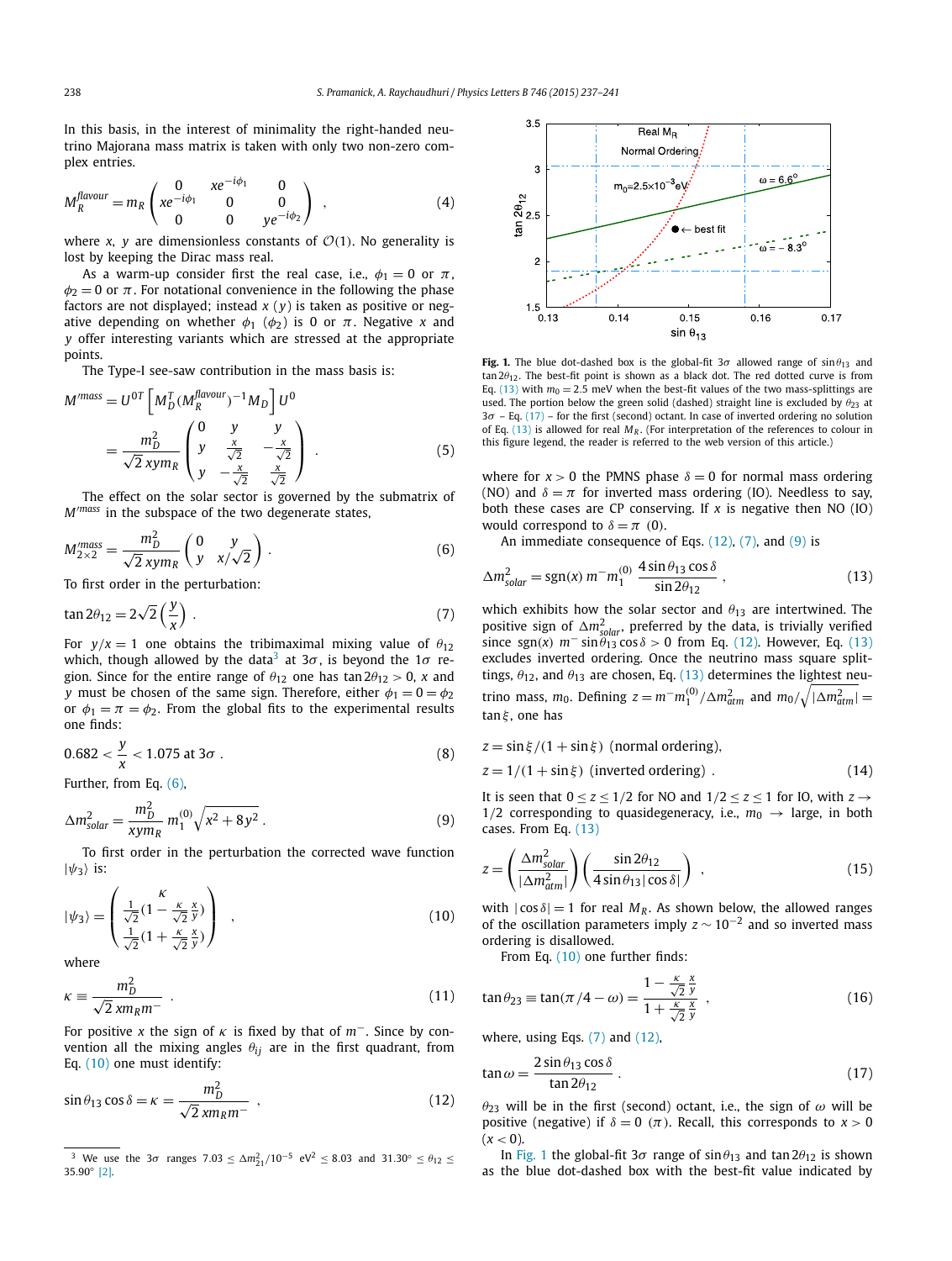<span id="page-2-0"></span>a black dot. Once the atmospheric and solar mass splittings are fixed, for any point within this region Eq. [\(15\)](#page-1-0) determines a *z*, or equivalently an  $m_0$ , which leads to the correct solar splitting.

From the 3 $\sigma$  data [\[2\]](#page-4-0)  $\omega_{min} = 0$  for both octants and  $\omega_{max} = 6.6^\circ$  $(-8.3°)$  for the first (second) octant. As  $|\cos \delta| = 1$  for the real  $M_R$  case, in this model one has from Eq.  $(17)$  for both octants  $|\omega| \geq 5.14°$  at 3 $\sigma$ . Thus the range of  $\theta_{23}$  that can be obtained is rather limited.<sup>4</sup> The green solid (dashed) straight line is from Eq. [\(17\)](#page-1-0) for *ωmax* for the first (second) octant. The region *below* this line is excluded in this model. Note that the best-fit point is permitted only for  $\theta_{23}$  in the second octant.

Using the  $3\sigma$  global-fit limits of  $\theta_{13}$  and  $\theta_{12}$ , from Eq. [\(15\)](#page-1-0) one gets  $z_{max} = 6.03 \times 10^{-2}$  implying that  $(m_0)_{max} = 3.10$  meV. Also, consistency with both Eqs. [\(17\)](#page-1-0) at  $\omega_{max}$  and [\(15\)](#page-1-0) sets  $z_{min}$  =  $4.01 \times 10^{-2}$  (3.88 × 10<sup>-2</sup>) for the first (second) octant corresponding to  $(m_0)_{min} = 2.13$  (2.06) meV. If, as a typical example,  $m_0 = 2.5$  meV is taken and the best-fit values of the solar and atmospheric mass splittings are used then Eq. [\(13\)](#page-1-0) gives the red dotted curve in [Fig. 1.](#page-1-0)

In summary, for real  $M_R$  the free parameters are  $m_0$ ,  $m_D^2/\text{\textit{x}}m_R$ and *y* with which the solar mass splitting,  $\theta_{12}$ ,  $\theta_{13}$ ,  $\theta_{23}$  are reproduced for normal mass ordering. Inverted ordering cannot be accommodated.

Reverting now to the complex  $M_R$  in Eq. [\(4\)](#page-1-0) one has in the mass basis in place of Eq. [\(5\):](#page-1-0)

$$
M'^{\text{mass}} = \frac{m_D^2}{\sqrt{2}xym_R} \begin{pmatrix} 0 & ye^{i\phi_1} & ye^{i\phi_1} \\ ye^{i\phi_1} & \frac{xe^{i\phi_2}}{\sqrt{2}} & \frac{-xe^{i\phi_2}}{\sqrt{2}} \\ ye^{i\phi_1} & \frac{-xe^{i\phi_2}}{\sqrt{2}} & \frac{xe^{i\phi_2}}{\sqrt{2}} \end{pmatrix} .
$$
 (18)

*x* and *y* are now positive. *M* is no longer hermitian. This is addressed, as usual, by defining the hermitian combination  $(M^0 + M')^{\dagger} (M^0 + M')$  and treating  $M^{0\dagger} M^0$  as the unperturbed term and  $(M^{0\dagger}M' + M'^{\dagger}M^0)$  as the perturbation to lowest order. The zero order eigenvalues are now  $(m_i^{(0)})^2$  and the complex yet hermitian perturbation matrix is

$$
(M^{0\dagger}M' + M'^{\dagger}M^{0})^{mass}
$$
\n
$$
= \frac{m_D^2}{\sqrt{2xym_R}} \begin{pmatrix} 0 & 2m_1^{(0)}y\cos\phi_1 & yf(\phi_1) \\ 2m_1^{(0)}y\cos\phi_1 & \frac{2}{\sqrt{2}}m_1^{(0)}x\cos\phi_2 & -\frac{1}{\sqrt{2}}xf(\phi_2) \\ yf^*(\phi_1) & -\frac{1}{\sqrt{2}}xf^*(\phi_2) & \frac{2}{\sqrt{2}}m_3^{(0)}x\cos\phi_2 \end{pmatrix},
$$
\n(19)

where

$$
f(\xi) = m^+ \cos \xi - i m^- \sin \xi \tag{20}
$$

The subsequent analysis is similar to the one for real *MR* .

The perturbation which splits the degenerate solar sector is the  $2 \times 2$  block of Eq. (19). The solar mixing angle now is

$$
\tan 2\theta_{12} = 2\sqrt{2} \frac{y}{x} \frac{\cos \phi_1}{\cos \phi_2}.
$$
 (21)

The limits of Eq. [\(8\)](#page-1-0) apply on the ratio  $(y \cos \phi_1/x \cos \phi_2)$ . Also,  $(\cos \phi_1 / \cos \phi_2)$  must be positive.

Including first order corrections the wave function  $|\psi_3\rangle$  is

$$
|\psi_3\rangle = \begin{pmatrix} \kappa f(\phi_1)/m^+ \\ \frac{1}{\sqrt{2}}(1 - \frac{\kappa}{\sqrt{2}} \frac{x}{y} f(\phi_2)/m^+) \\ \frac{1}{\sqrt{2}}(1 + \frac{\kappa}{\sqrt{2}} \frac{x}{y} f(\phi_2)/m^+) \end{pmatrix}.
$$
 (22)

Now *κ* is positive (negative) for NO (IO). One immediately has

$$
\sin \theta_{13} \cos \delta = \kappa \cos \phi_1 ,
$$
  
\n
$$
\sin \theta_{13} \sin \delta = \kappa \frac{m^-}{m^+} \sin \phi_1 .
$$
\n(23)

The sign of  $\cos \delta$  is the same as (opposite of) sgn( $\cos \phi_1$ ) for normal (inverted) mass ordering. Further,  $sin \phi_1$  determines the combination  $\sin \theta_{13} \sin \delta$  that appears in the Jarlskog parameter, *J*, a measure of CP-violation. Note,  $\phi_2$  plays no role in fixing the CPphase *δ*.

It is seen that for normal ordering ( $\kappa > 0$ ) the quadrant of  $\delta$  is the same as that of  $\phi_1$ . For inverted ordering ( $\kappa < 0$ )  $\delta$  is in the first (third) quadrant if  $\phi_1$  is in the second (fourth) quadrant and *vice-versa*.

*θ*<sup>23</sup> obtained from Eq. (22) is

$$
\tan \theta_{23} = \frac{1 - \frac{\kappa}{\sqrt{2}} \frac{x}{y} \cos \phi_2}{1 + \frac{\kappa}{\sqrt{2}} \frac{x}{y} \cos \phi_2},
$$
\n(24)

where, using Eqs.  $(21)$  and  $(23)$ ,

$$
\tan \omega = \frac{2 \sin \theta_{13} \cos \delta}{\tan 2\theta_{12}}.
$$
 (25)

Eq. [\(17\)](#page-1-0) is recovered when  $\cos \delta = \pm 1$ . From Eq. (25), if  $\delta$  lies in the first or the fourth quadrant – which yield opposite signs of *J* –  $\theta_{23}$  is in the first octant while it is in the second octant otherwise.

A straight-forward calculation after expressing  $m_D$  and  $m_R$  in terms of sin *θ*<sup>13</sup> cos *δ*, yields

$$
\Delta m_{solar}^2 = \text{sgn}(\cos \phi_2) \, m^- m_1^{(0)} \, \frac{4 \sin \theta_{13} \cos \delta}{\sin 2\theta_{12}} \,, \tag{26}
$$

which bears a strong similarity with Eq.  $(13)$  for real  $M_R$ . Eqs.  $(14)$ and [\(15\)](#page-1-0) continue to hold. To ensure the positivity of  $\Delta m_{\textit{solar}}^2$ , noting the factors determining the sign of  $\cos \delta$ , one concludes that sgn( $\cos \phi_1 \cos \phi_2$ ) must be positive for both mass orderings. Thus, satisfying the solar mass splitting leaves room for either octant of *θ*<sup>23</sup> for both mass orderings. The allowed range of *δ* can be easily read off if we reexpress Eq. [\(15\)](#page-1-0) as:

$$
|\cos\delta| = \left(\frac{\Delta m_{solar}^2}{|\Delta m_{atm}^2|}\right) \left(\frac{\sin 2\theta_{12}}{4\sin\theta_{13} z}\right) .
$$
 (27)

In the following  $m_0$ ,  $\theta_{13}$ , and  $\theta_{12}$  are taken as inputs and  $\delta$ and *θ*<sup>23</sup> are obtained using Eqs. (27) and (25). From these the CP-violation measure, *J*, and the combination  $|m_{\nu_e \nu_e}|$  which determines the rate of neutrinoless double beta decay are calculated.

In the left panel of [Fig. 2](#page-3-0) is shown (thick curves) the dependence of  $\theta_{23}$  on the lightest neutrino mass  $m_0$  when the neutrino mass square splittings and the angles  $\theta_{13}$  and  $\theta_{12}$  are varied over their allowed ranges at  $3\sigma$ . The thin curves correspond to taking the best-fit values. The green (pink) curves are for normal (inverted) mass ordering while solid (dashed) curves are for solutions in the first (second) octant. For inverted ordering the thick and thin curves are very close and cannot be distinguished in this figure. Notice that the 3*σ* predictions from this model are not consistent with  $\theta_{23} = \pi/4$ . As expected from Eq. (25),  $\theta_{23}$  values are symmetrically distributed around  $\pi/4$ . Its range for inverted ordering falls outside the 1*σ* global fits but is consistent at 3*σ* . An improvement in the determination of *θ*<sup>23</sup> will be the easiest way to exclude one of the orderings unless one is in the quasidegenerate regime. For normal ordering the smallest value of *m*<sup>0</sup> is determined by the 3*σ* limits of  $\theta_{23}$  in the two octants. Eq. (26) permits arbitrarily small  $m<sub>0</sub>$  for inverted mass ordering (see below).

<sup>4</sup> This range is excluded at 1*σ* for the first octant.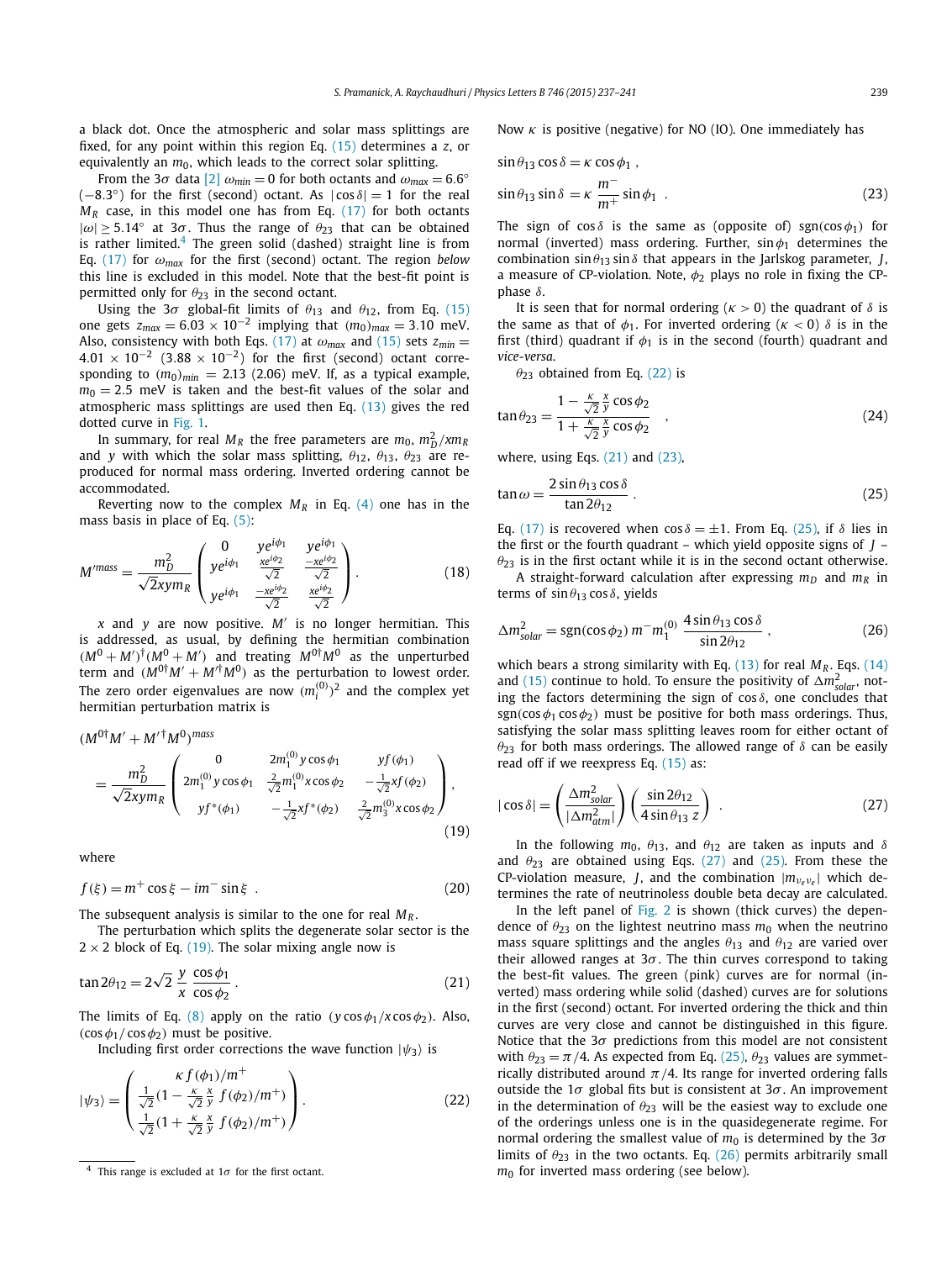<span id="page-3-0"></span>

Fig. 2.  $\theta_{23}$  ( $|m_{v_e v_e}|$  in eV) as a function of the lightest neutrino mass  $m_0$  (in eV) is shown in the left (right) panel. The green (pink) curves are for the normal (inverted) mass ordering. For every plot the region allowed at 3*σ* is between the thick curves while the thin curves are for the best-fit values of the inputs. The solid (dashed) curves correspond to the first (second) octant of *θ*23. (For interpretation of the references to colour in this figure legend, the reader is referred to the web version of this article.)



**Fig. 3.** The CP-phase  $\delta$  is plotted as a function of  $m_0$  (in eV). Inset: The leptonic CP-violation measure *J* is shown. The conventions are the same as that of Fig. 2.

In the right panel of Fig. 2  $|m_{\nu_e\nu_e}|$  has been plotted. The sensitivity of direct neutrino mass measurements is expected to reach around 200 meV [\[7\]](#page-4-0) in the near future. Planned neutrinoless double beta decay experiments will also probe the quasidegenerate range of  $m_0$  [\[8\].](#page-4-0) As can be seen from this figure, to distinguish the two mass orderings at least a further one order improvement in sensitivity will be needed. Long baseline experiments or large atmospheric neutrino detectors such as INO will settle the mass ordering more readily.

In Fig. 3 is displayed the variation of  $\delta$  with  $m_0$  for both mass orderings while *J* is shown in the inset. The conventions are the same as in Fig. 2. The sign of *J* is positive if *δ* is in the first or second quadrant and is negative for the other cases. As noted, the quadrant of *δ* (and the associated sign of *J*) can be altered by the choice of the quadrant of  $\phi_1$ . However, from Eq. [\(27\)](#page-2-0) for these alternatives, namely,  $\pm \delta$  and  $(π ± δ)$ , the dependence of  $|cos δ|$  on  $m<sub>0</sub>$  is the same for a particular mass ordering. With this proviso in mind, Fig. 3 has been plotted keeping *δ* in the first quadrant and *J* has been taken as positive.

*J*, which is proportional to sin 2*θ*23, has no dependence on the octant of  $\theta_{23}$  as the latter is symmetrical around  $\pi/4$ . In both Figs. 2 and 3, for normal ordering a slightly larger range of  $m_0$ is allowed when  $\theta_{23}$  is in the second octant. For the region where both octants are allowed the curves in Fig. 3 completely overlap. For inverted mass ordering both *δ* and *J* remain nearly independent of  $m_0$ .

For  $m_0$  smaller than 10 meV, the CP-phase  $\delta$  is significantly larger for inverted ordering.<sup>5</sup> This could provide a clear test of this model when the mass ordering is known and CP-violation in the neutrino sector is measured. The real limit ( $\delta = 0$ ) is seen to be admissible, as expected from [Fig. 1,](#page-1-0) only for normal ordering and that too not for the entire 3*σ* range, with the second octant allowing a larger region.

Since  $0 \le z \le 1/2$  for NO and  $1/2 \le z \le 1$  for IO, the allowed values of  $\delta$  in the two orderings as seen from Eq. [\(27\)](#page-2-0) are complementary tending towards a common value as  $z \rightarrow 1/2$ , the quasidegenerate limit, which begins to set in from around  $m_0 = 100$  meV. The main novelty from the real  $M_R$  case is that in Eq. [\(15\)](#page-1-0) by choosing cos *δ* sufficiently small one can make  $z \equiv m^{-}m_1^{(0)}/\Delta m_{atm}^2 \sim 1$  so that solutions exist for  $m_0$  for inverted mass ordering corresponding to even vanishing  $m_0$  unlike the case of normal ordering where the lower limit of  $m_0$  is set by  $\cos \delta = 1$ , i.e., real  $M_R$ .

We have checked that the size of the perturbation is at most around 20% of the unperturbed contribution for all cases.

In conclusion, a model for neutrino masses has been proposed in which the atmospheric mass splitting together with  $\theta_{23} = \pi/4$ has an origin different from that of the solar mass splitting, *θ*12, *θ*<sub>13</sub>, and  $ω = π/4 - θ<sub>23</sub>$ , all of which arise from a single perturbation resulting from a Type-I see-saw. The global fits to the mass splittings,  $\theta_{12}$  and  $\theta_{13}$  completely pin-down the model and the CP-phase  $\delta$  and the octant of  $\theta_{23}$  are predicted in terms of the lightest neutrino mass  $m_0$ . Both mass orderings are allowed, the inverted ordering being associated with near-maximal CP-violation. Both octants of  $\theta_{23}$  can be accommodated. Further improvements in the determination of  $\theta_{23}$ , a measurement of the CP-phase  $\delta$ , along with a knowledge of the neutrino mass ordering will put this model to tests from several directions.

#### **Acknowledgements**

SP acknowledges a Senior Research Fellowship from CSIR, India. AR is partially funded by the Department of Science and Technology Grant No. SR/S2/JCB-14/2009.

#### **References**

[1] For the present status of *θ*<sup>13</sup> see presentations from Double Chooz, RENO, Daya Bay, MINOS/MINOS+ and T2K at Neutrino 2014, [https://indico.fnal.gov/](https://indico.fnal.gov/conferenceOtherViews.py?view=standard&confId=8022) [conferenceOtherViews.py?view=standard&confId=8022.](https://indico.fnal.gov/conferenceOtherViews.py?view=standard&confId=8022)

<sup>&</sup>lt;sup>5</sup> In fact for inverted ordering  $\delta$  remains close to  $\pi/2$  or  $3\pi/2$  for all  $m_0$ .